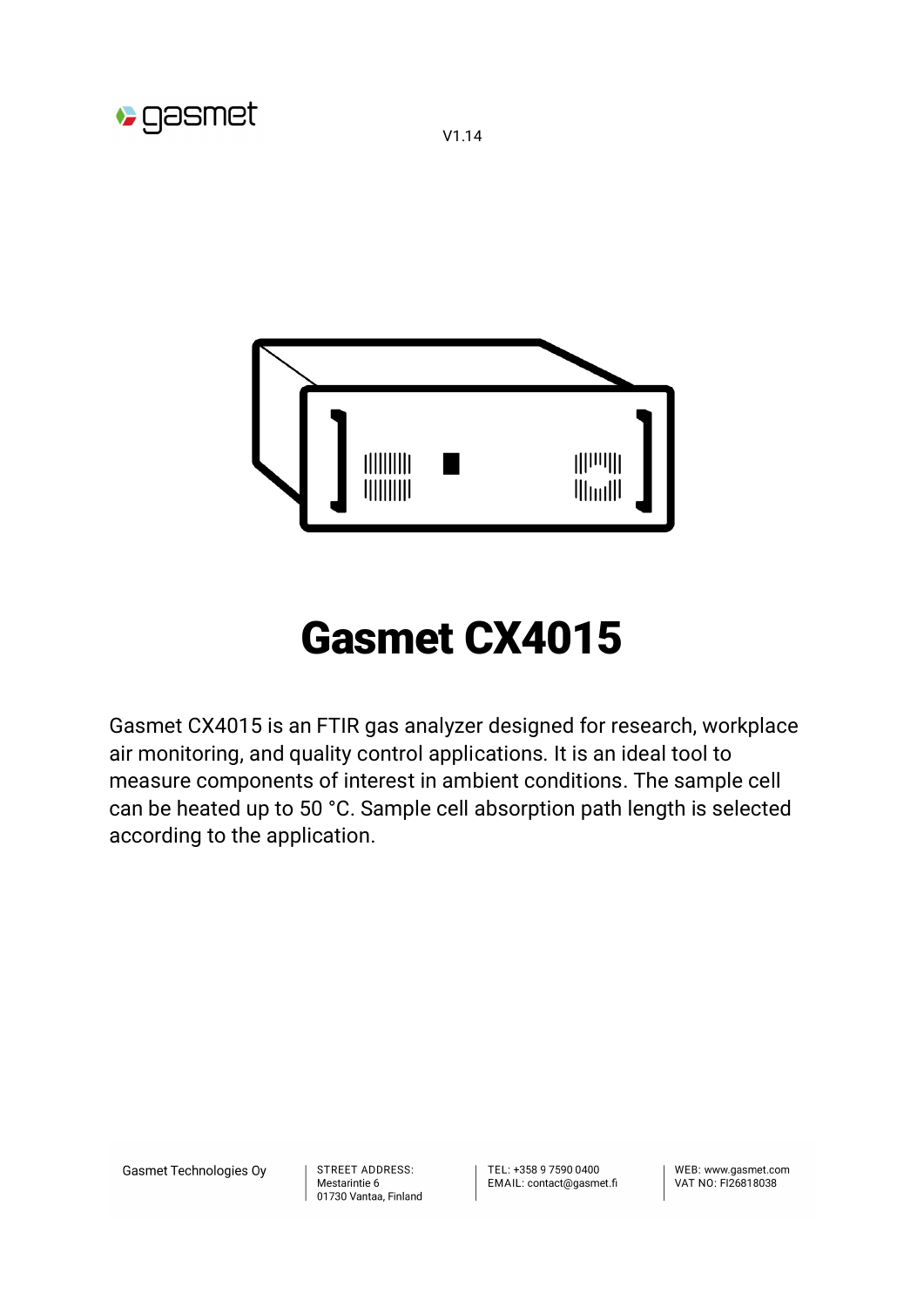

## V1.14

## **System specifications**

| <b>Measuring principle</b> | Fourier transform infrared, FTIR                                              |                                                                                                                        |
|----------------------------|-------------------------------------------------------------------------------|------------------------------------------------------------------------------------------------------------------------|
| <b>Multigas capability</b> | Simultaneous analysis of up to 50 gas compounds                               |                                                                                                                        |
| <b>Response Time</b>       | Typically < 120 s                                                             |                                                                                                                        |
| Power supply               | 115 / 230 V 50 / 60Hz<br>Power consumption: Average 150 W, maximum 300 W      |                                                                                                                        |
| <b>Analysis Software</b>   | Calcmet (Required operating system Windows 7 or 10)                           |                                                                                                                        |
| <b>Data Connection</b>     | 9-pole D-connector for RS-232                                                 |                                                                                                                        |
|                            | controls Gasmet.                                                              | Analyzer is connected to an external computer via RS-232C cable. The external computer                                 |
| Sample pump                | External, not included                                                        |                                                                                                                        |
| Sample gas filtration      | Minimum 2 µm particulate filtration.                                          |                                                                                                                        |
| <b>Gas fittings</b>        | Sample in:<br>Sample out:<br>Interferometer purge:                            | 6 mm Swagelok, stainless steel<br>8 mm Swagelok, stainless steel<br>6 mm Swagelok stainless steel                      |
| <b>Enclosure</b>           | <b>Dimensions:</b><br>Material:                                               | 482 x 196 x 450 mm<br>Aluminum                                                                                         |
| Weight                     | 17 kg                                                                         |                                                                                                                        |
| <b>Product compliance</b>  | CE, UKCA                                                                      |                                                                                                                        |
| <b>Spectrometer</b>        | <b>Resolution:</b><br>Detector:<br><b>Beamsplitter:</b><br>Wave number range: | $4/8$ cm $^{-1}$<br>Thermoelectrically cooled MCT<br>Antireflection coated ZnSe<br>900 - 4 200 cm $^{-1}$              |
| Sample cell                | Structure:<br>Material:<br>Mirrors:<br>Volume:<br>Temperature:                | Multi-pass, path length 5.0 m<br>Gold coated aluminum<br>Fixed, protected gold coating<br>0.4 liters<br>50 °C, maximum |

## **Operating and storage conditions**

| Sample gas pressure          | Ambient                                                   |
|------------------------------|-----------------------------------------------------------|
| Sample gas flow rate         | $2 - 10$ $1/min$                                          |
| Storage temperature          | -20 to 60 °C, non-condensing                              |
| <b>Operating temperature</b> | 5 - 30 °C, non-condensing<br>air conditioning recommended |

## **Performance specifications**

| Zero-point drift           | < 2 % of measuring range per zero-point calibration interval                                                       |
|----------------------------|--------------------------------------------------------------------------------------------------------------------|
| Sensitivity drift          | None                                                                                                               |
| <b>Linearity deviation</b> | < 2 % of measuring range                                                                                           |
| <b>Temperature drift</b>   | < 2 % of measuring range per 10 K temperature change                                                               |
| <b>Pressure influence</b>  | 1 % change of measuring value for 1 % sample pressure change. Ambient pressure changes<br>measured and compensated |

Gasmet Technologies Oy

**STREET ADDRESS:** STREET ADDRESS.<br>Mestarintie 6<br>01730 Vantaa, Finland TEL: +358 9 7590 0400<br>EMAIL: contact@gasmet.fi

WEB: www.gasmet.com<br>VAT NO: FI26818038